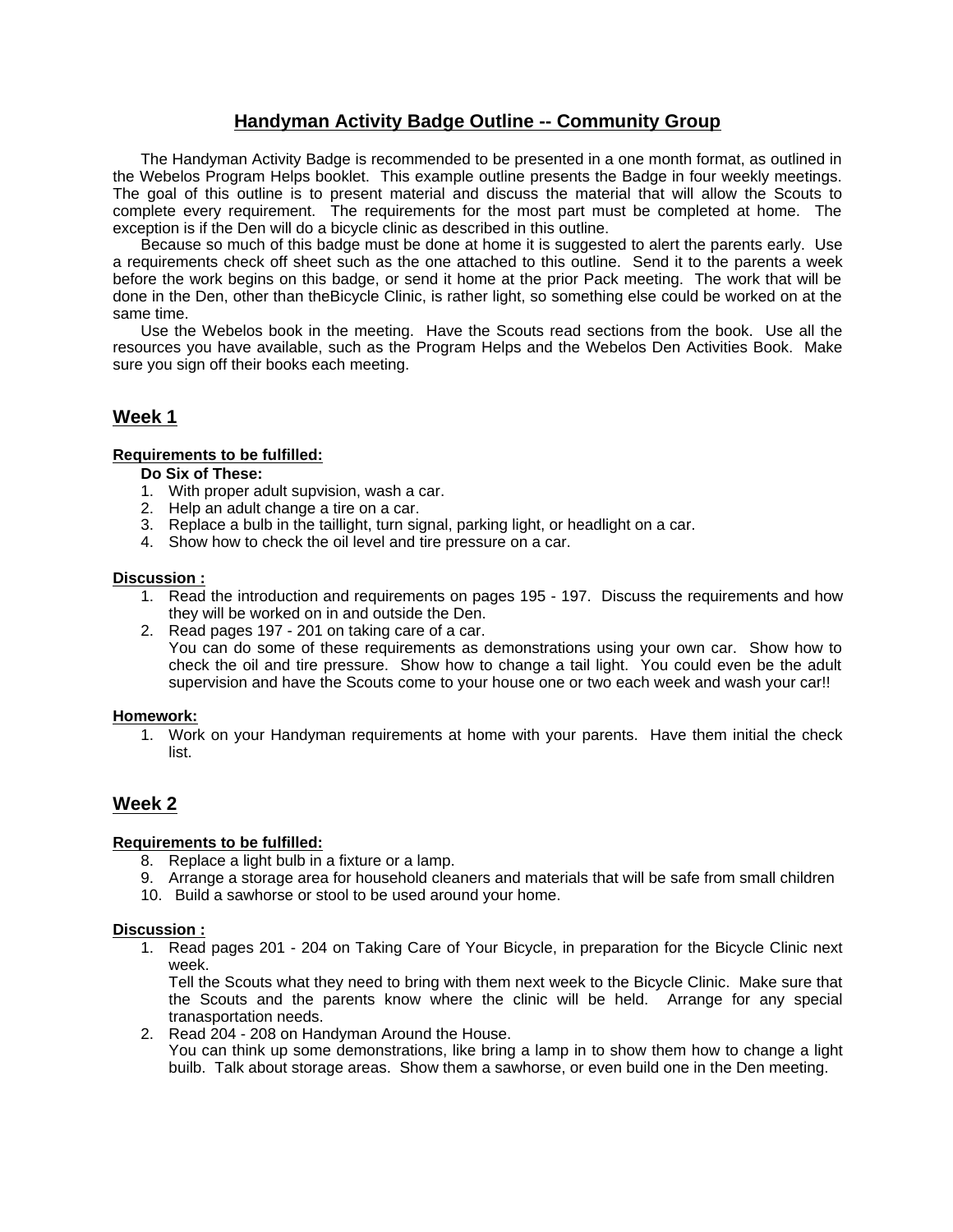## **Homework:**

1. Work on your Handyman requirements at home with your parents. Have them initial the check list.

## **Week 3**

## **Requirements to be fulfilled:**

- 5. Make a repair to a bicycle, such as tightening the chain, fixing a flat tire, or adjusting the saddle or handlebars.
- 6. Properly lubricate the chain on a bicycle.
- 7. Properly inflate the tires on a bicycle.

## **Discussion :**

Bicycle Clinic!

- 1. Prepare for the clinic. Make sure you have drop cloths and a place to set up where you will not get floors dirty and greasy. Make sure you have hand cleaning supplies on hand.
- 2. Everyone shows up with a bicycle. Show the Scouts what to look for on a bike -- dry chain, loose nuts, loose spokes, etc. Warn them not to mess with their spokes -- that must be done by someone who knows what theyare doing.
- 3. Showt the Scouts how to adjust a chain and lubricate it. Let each Scout adjust and lubricate their own chains.
- 4. Demonstrate how to fix a flat tire. Make sure all Scouts see what you are doing.
- 5. Let each Scout properly inflate their tires. Show them on the tire where it says how much pressure to inflate them to.
- 6. Let the Scouts adjust their saddles and handlebars as needed.

## **Homework:**

1. Work on your Handyman requirements at home with your parents. Have them initial the check list.

## **Week 4**

## **Requirements to be fulfilled:**

- 11. Mow a lawn and properly rake and dispose of the clippings.
- 12. Arrange a storage area for hand tools and lawn and garden tools.
- 13. Clean and properly store hand tools or lawn and garden tools in their storage area.

## **Discussion :**

1. This is the last week for this badge. Review the Check Lists. Sign off the Scouts's books.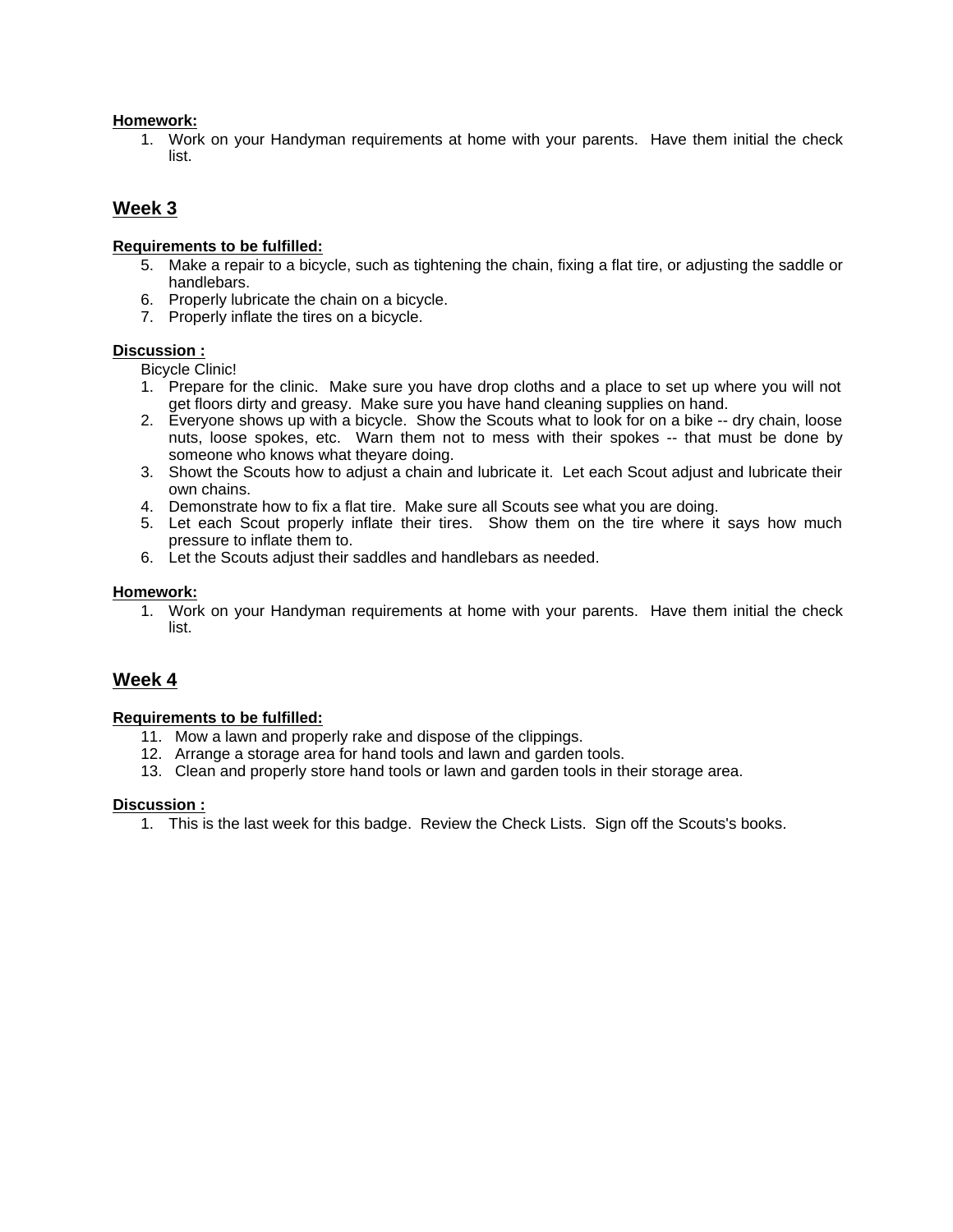## **Handyman Badge Home Activities Check List**

Your Scout is working on the Handyman Activity Badge this month. The Den is planning a bicycle clinic. This will cover requirements 5 through 7. If your Scout will not be able to attend the Bicycle Clinic, then please work on those requirements at home and initial that they are complete on this check list.

All of the other requirements can be fulfilled at home with parents supervision. Not all of the requirements listed below need to be completed, but please try to do as many as possible and then intial that the requirement is compete. Please make sure this Check List remains in your Scout's binder.

| 1. With proper adult supervision, wash a car.<br>This requirement has been completed (parent please intital):                                                                                                                                                                    |
|----------------------------------------------------------------------------------------------------------------------------------------------------------------------------------------------------------------------------------------------------------------------------------|
| 2. Help an adult change a tire on a car.                                                                                                                                                                                                                                         |
| 3. Replace a bulb in the taillight, turn signal, parking light, or headlight on a car.                                                                                                                                                                                           |
| 4. Show how to check the oil level and tire pressure on a car.                                                                                                                                                                                                                   |
| 5. Make a repair to a bicycle, such as tightening the chain, fixing a flat tire, or adjusting<br>the saddle or handlebars.                                                                                                                                                       |
| 6. Properly lubricate the chain on a bicycle.                                                                                                                                                                                                                                    |
| 7. Properly inflate the tires on a bicycle.                                                                                                                                                                                                                                      |
| 8. Replace a light bulb in a fixture or a lamp.<br>This requirement has been completed (parent please intital): [2000] [2000] [2000] [2000] [2000] [2000] [2000] [3000] [3000] [3000] [3000] [3000] [3000] [3000] [3000] [3000] [3000] [3000] [3000] [3000] [3000] [3000] [3000] |
| 9. Arrange a storage area for household cleaners and materials that will be safe from<br>small children                                                                                                                                                                          |
| 10. Build a sawhorse or stool to be used around your home.                                                                                                                                                                                                                       |
| 11. Mow a lawn and properly rake and dispose of the clippings.<br>This requirement has been completed (parent please intital): ___________________                                                                                                                               |
| 12. Arrange a storage area for hand tools and lawn and garden tools.<br>This requirement has been completed (parent please intital): ___________________                                                                                                                         |
| 13. Clean and properly store hand tools or lawn and garden tools in their storage area.                                                                                                                                                                                          |
|                                                                                                                                                                                                                                                                                  |